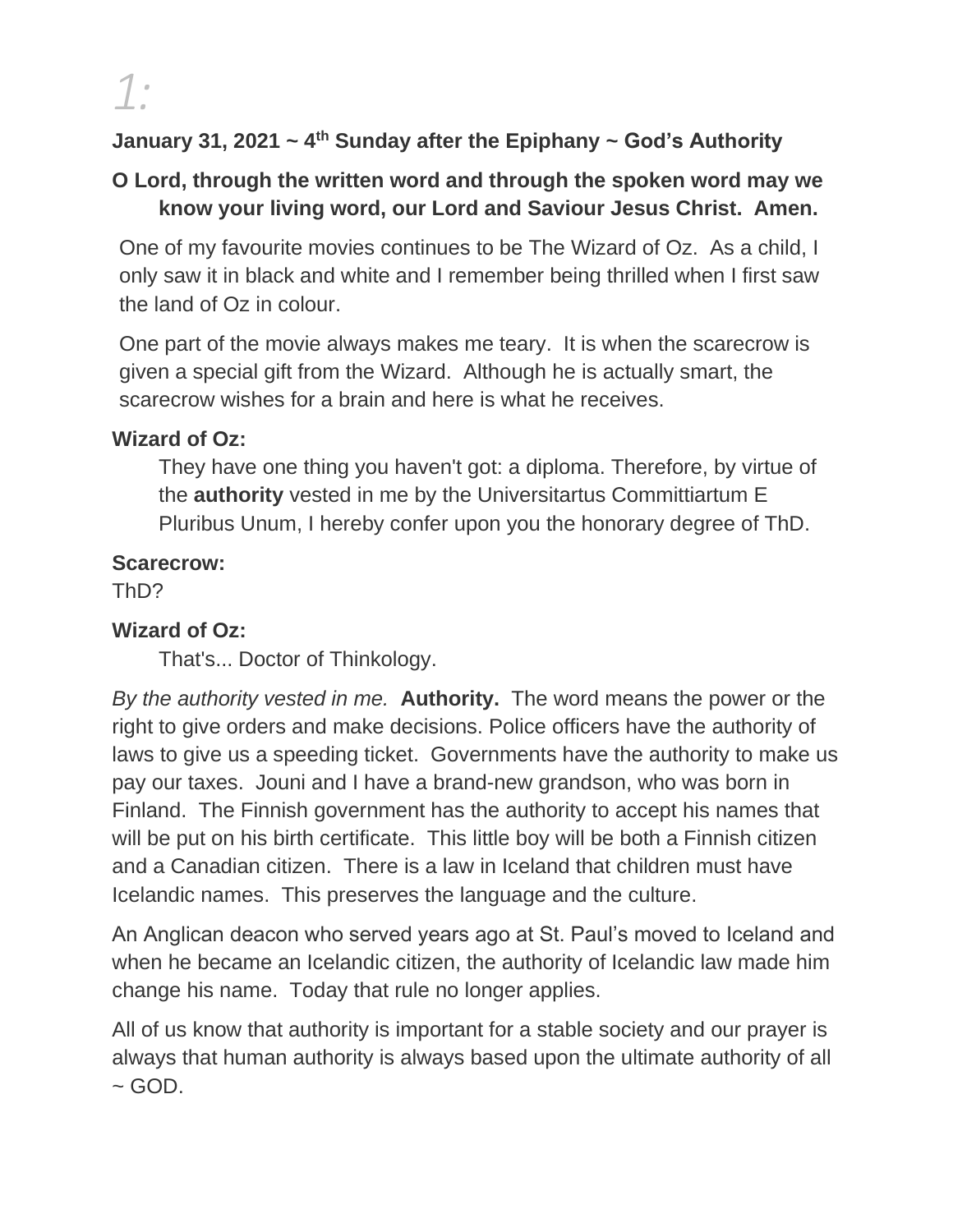God made the world and God made all the laws of physics and mathematics that govern our universe. God made each of us also in the image of God and we must bring God's authority into all of our decisions.

Here is what the New Testament says about God's authority as the foundation for human authority:

*Let every person be subject to the governing authorities; for there is no authority except from God, and those authorities that exist have been instituted by God.* Romans 13:1

When Jesus sent out his disciples two by two to do ministry, he told them that:

*I have given you authority*. Luke 10:19

The divinity of Jesus is made apparent early on in his ministry. Our gospel passage for today, the  $4<sup>th</sup>$  Sunday after the Epiphany, is from the  $1<sup>st</sup>$  chapter of Mark's Gospel.

Here is the passage:

Mark 1:21-28

21 They went to Capernaum; and when the sabbath came, he entered the synagogue and taught. 22They were astounded at his teaching, for he taught them as one having authority, and not as the scribes. 23Just then there was in their synagogue a man with an unclean spirit, 24and he cried out, 'What have you to do with us, Jesus of Nazareth? Have you come to destroy us? I know who you are, the Holy One of God.' 25But Jesus rebuked him, saying, 'Be silent, and come out of him!' 26And the unclean spirit, throwing him into convulsions and crying with a loud voice, came out of him. 27They were all amazed, and they kept on asking one another, 'What is this? A new teaching—with authority! He commands even the unclean spirits, and they obey him.' 28At once his fame began to spread throughout the surrounding region of Galilee.

Jesus is teaching in the synagogue at Capernaum. This seaside community is by the shores of the Sea of Galilee. Here is a photo of my Dad and me outside the entrance of this ancient city.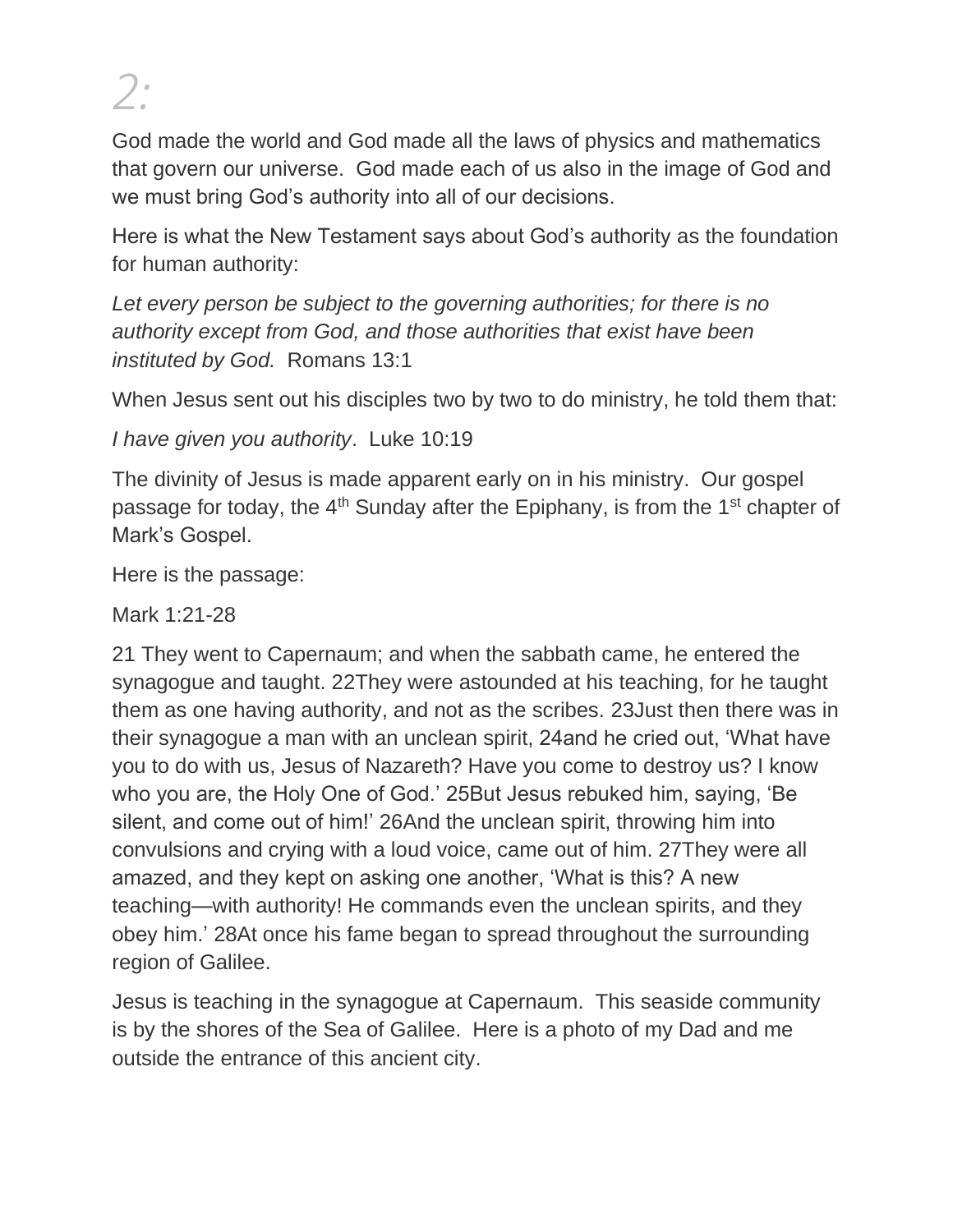This is the beginning of his ministry. We are still in chapter one of Mark's gospel. As the people listen to Jesus, they are immediately aware that he is speaking with **AUTHORITY, GOD'S AUTHORITY**. And then Jesus does a healing with a man who has some kind of mental illness, what the people call **a man with an unclean spirit.** And the people are even more amazed and they say for the second time **What is this, a new teaching with authority!**

At the Ascension of Jesus, he tells his disciples:

*All authority in heaven and on earth has been given to me.* Matthew 28:18

The psalmist writes that *God has shown his people the power of his works.* Psalm 111 verse 6

God has authority and when we turn in faith to the Lord, I believe that we carry within us the ultimate authority and this is the authority of LOVE.

The Book of Deuteronomy talks a lot about LAWS and AUTHORITY. In our passage for this morning from Dt 18:15-20, we learn about prophets and how God calls prophets whom he will command to speak with his voice and in the name of the Lord. In other words, with AUTHORITY.

We have to be careful. When we think about authority, we can't think about a heavy hand, about laws that control us and limit our behaviour. When we carry God's authority out into the world, we are bringing unconditional love out into the world. We have to keep our egos out of the way.

Jesus healed the man in the synagogue on the sabbath. He broke the laws of tradition by healing on the sabbath, by doing work. God's laws are above human laws. That is what we must remember and do.

In our teaching as Christians, we must show care and kindness always. If a man comes to church for the very first time with his hoodie up, don't embarrass him by telling him that he must remove it. Welcome him into the body of Christ. He will figure this out on his own soon enough. If someone brings a cup of coffee into worship, let them. That is not the time or the place to reprimand them. I want them to be comfortable and to open their hearts to the love and grace available to them.